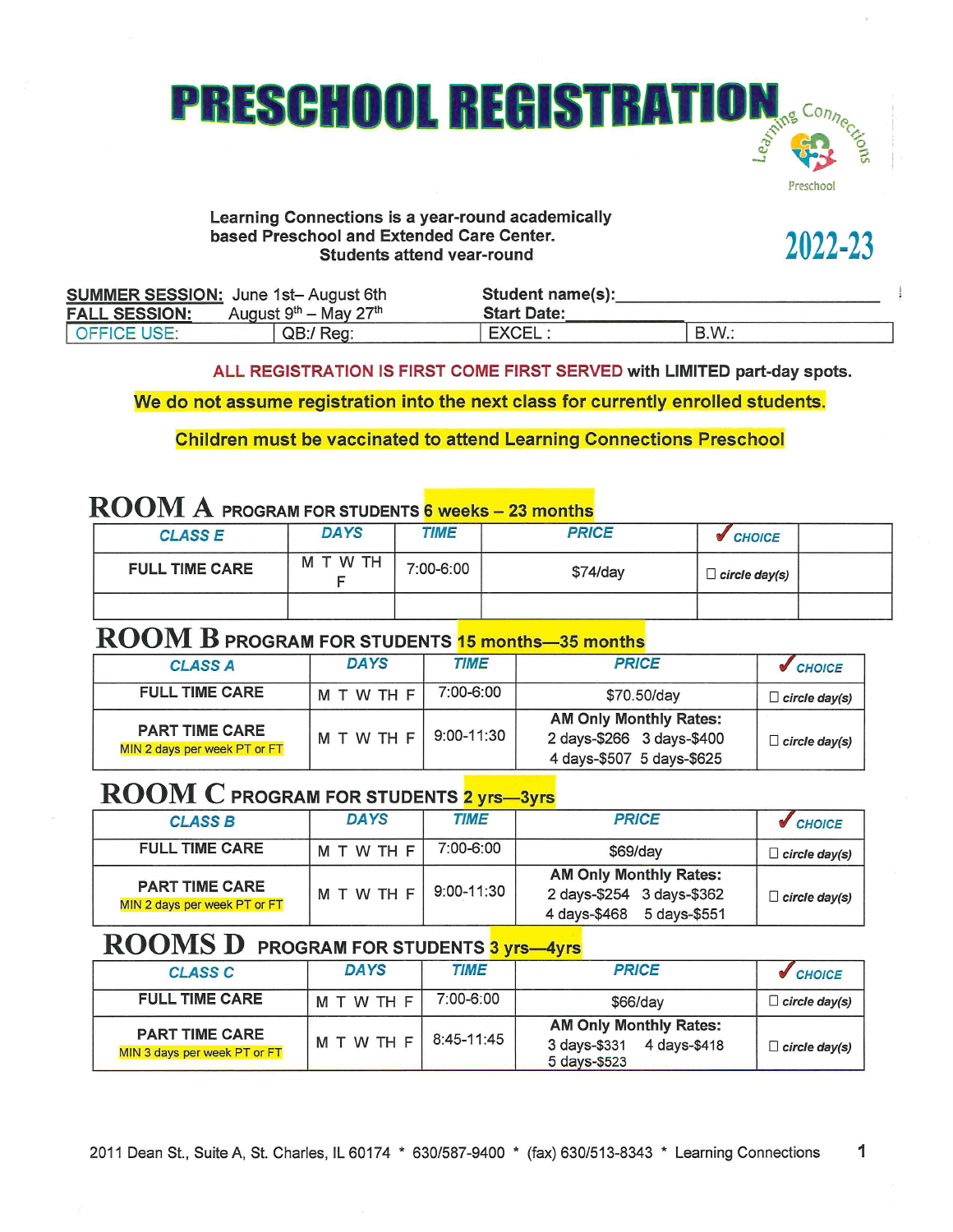

# **ROOM F BEGINDERGARTEN PROGRAM FOR STUDENTS 4 yrs-6yrs**

| <b>CLASS F</b>                                                    | <b>DAYS</b> | <b>TIME</b> | <b>PRICE</b>                                               | <b>CHOICE</b>    |
|-------------------------------------------------------------------|-------------|-------------|------------------------------------------------------------|------------------|
| <b>FULL TIME CARE</b>                                             | M T W TH F  | 7:00-6:00   | $$66$ /day                                                 | circle<br>day(s) |
| Begindergarten program<br>am only<br>MIN 3 days per week PT or FT | M T W TH F  | 8:45-11:45  | <b>AM Only Monthly Rates:</b><br>4 days-\$418 5 days-\$523 | circle<br>day(s) |

# **SCHOOL-AGE SUMMER PROGRAM FOR STUDENTS 6-10yrs**

| <b>CLASS F</b>                | DA YS      | TIME       | <b>PRICE</b>                                                                                   | <b>CHOICE</b>  |
|-------------------------------|------------|------------|------------------------------------------------------------------------------------------------|----------------|
| <b>FULL TIME CARE</b>         | M T W TH F | 7:00-6:00  | $$66$ /day                                                                                     | Circle<br>days |
| School-age program<br>am only | M T W TH F | 8:45-11:45 | <b>AM Only Monthly Rates:</b><br>2 days- \$257.50 3 days: \$331<br>4 days- \$418 5 days- \$523 | Circle days    |

# **EXTENDED DAY OPTION**

| --<br>=xtended<br>Day to | w<br>M<br>- | 3:30 <sub>pm</sub><br>74 E<br>∵∩∩.<br>ושט. ו | \$36/day               | $\sqrt{2}$<br>$$40$ /dav<br>$\cdots$ |
|--------------------------|-------------|----------------------------------------------|------------------------|--------------------------------------|
| 3:30 <sub>pn</sub>       |             |                                              | schedule<br>weekly/set | Drop<br>∍ in/limited notice          |

# **LUNCH BUNCH PROGRAM**

| <b>Lunch Times</b><br>Rm A & B 11:30-12 | M T W TH F<br>circle day(s) | \$7.50 per day<br>Set schedule | $$11$ /day<br>Drop in | Please pick up your<br>child no later than 12:15<br>to accommodate our |
|-----------------------------------------|-----------------------------|--------------------------------|-----------------------|------------------------------------------------------------------------|
| Rm C & D 11:45-12:15                    |                             |                                |                       | resting times $\mathcal O$                                             |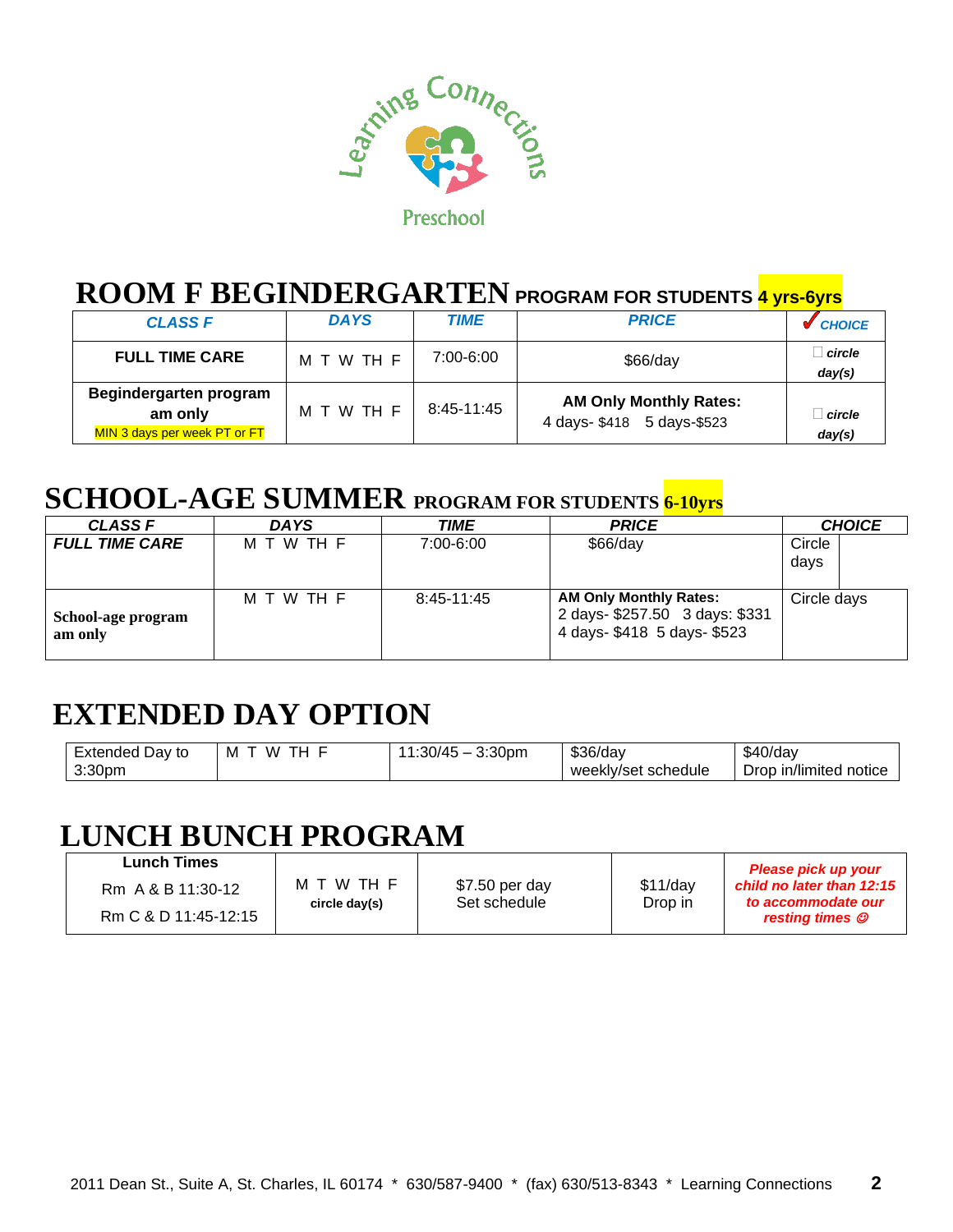#### **Tuition Agreement must be submitted with the Registration Form/fee.**



*DATE RECEIVED: \_\_\_\_\_\_\_\_\_*

#### **See attached LIMITED DAYS CLOSED schedule**

|                                         | <i>DATE RECEIVED:</i> |
|-----------------------------------------|-----------------------|
|                                         |                       |
|                                         |                       |
|                                         |                       |
|                                         |                       |
|                                         |                       |
|                                         |                       |
|                                         |                       |
|                                         |                       |
|                                         |                       |
| <b>HOW DID YOU HEAR ABOUT US?</b>       |                       |
| Internet                                |                       |
| Social Media _____ Advertisement ____   |                       |
| Referral _____________Word of Mouth____ |                       |
| <b>Sign up forBrightWheel</b>           |                       |

- ✓ **Remember all items for the cubby (diapers, change of clothes, etc.)**
- $\checkmark$  I have checked the requested programs for each participant.
- ✓ I have or will submit/update all required registration forms. See the office for a forms packet. *It is your responsibility to make sure all forms are complete and up-to-date or admittance on the first day of school will be denied. No refunds for missed days due to incomplete documentation. It is also your responsibility to keep the registration information up to date throughout the school year.*
- ✓ Signing your student in or out is extremely important for safety and attendance verification. Children must be signed in and out daily per DCFS regulations.
- ✓ *I understand a two-week notice when canceling must be given or two weeks will be charged.*
- ✓ *Email address* must be submitted to Learning Connections Preschool. Most documents are sent home via email.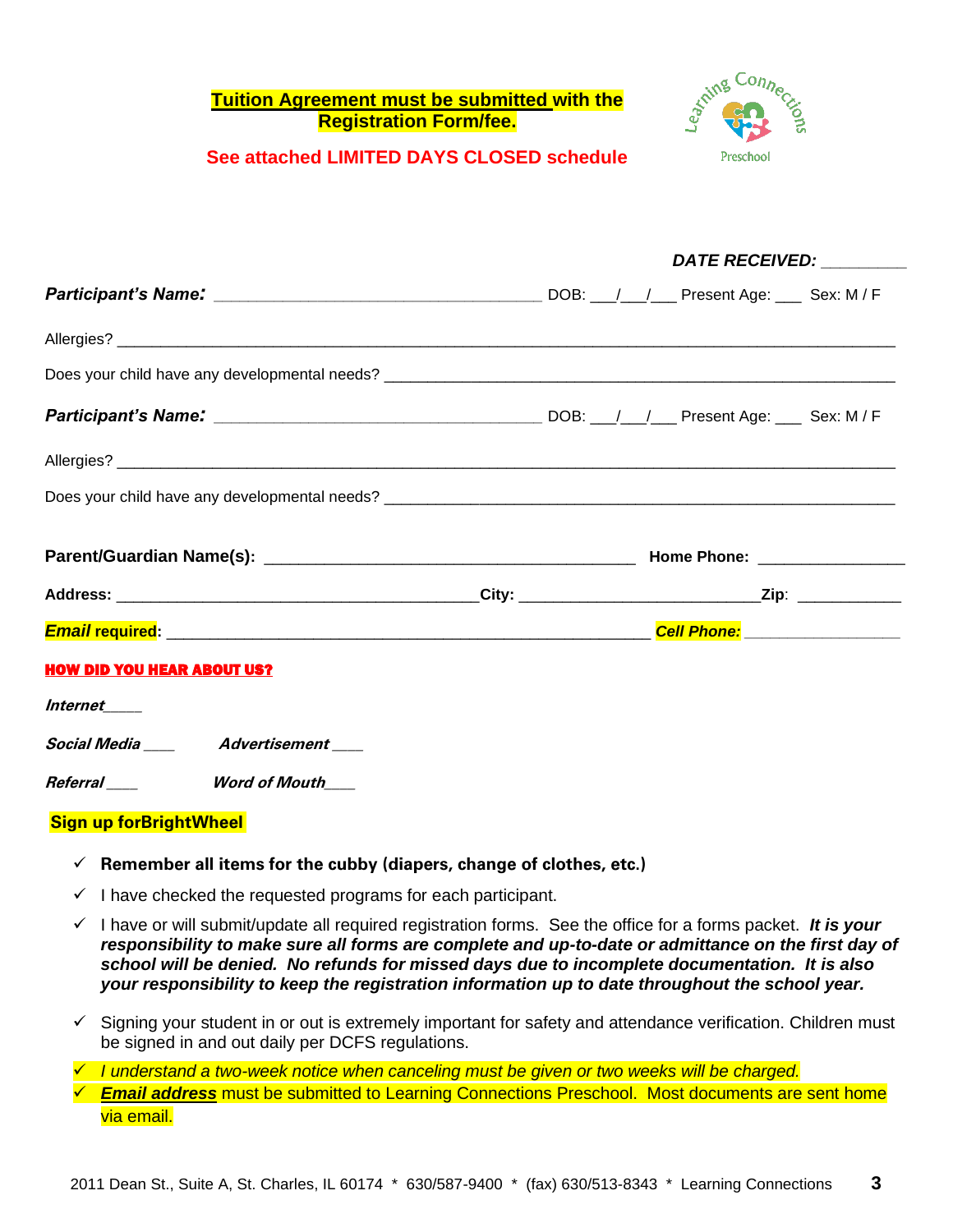

## **LEARNING CONNECTIONS TUITION AGREEMENT**

#### **All Part Day Preschool Fees Are Prorated.**

Learning Connections Preschool reserves the right to cancel your registration if you do not provide proper documentation required for enrollment or do not pay in a timely manner for programs registered.

#### **Please select your schedule of payment:**

- Bi-monthly payments to be paid on the 25<sup>th</sup> of prior month and the 10<sup>th</sup> of current month for care.
- Monthly on the  $25<sup>th</sup>$  of prior month for the following months tuition.

#### *I understand and agree to the following Leaning Connections Preschool Tuition Policies and all fees are pro-rated:*

- We welcome payment by credit card or check (no cash please). **If you choose to pay by check a valid** *credit card must be on file. Tuition will be processed on said card if tuition is 2 (two) weeks past due.*
- I have enclosed the \$87 non-refundable registration fee (\$67 per each additional student/same household).
- *I understand a two-week notice when canceling must be given or two weeks will be charged.*
- My student's schedule is set, and any changes need to be approved by the director. Additional charges may be necessary with changes; however, refunds are not given.

#### **E** I will not receive credit for absences.

- Registration Fees are non-refundable and due annually.
- A family enrolling two or more children for five full days/week 12 months per year pay full tuition for the child with the highest tuition and receive a 10% discount on additional siblings.
- Vacation days are provided to all full-day/5-day per week families/12 months per year. Annual vacation days are five total days.
- **EXECT** Lunch tuition is billed based on the number of days per month. Refunds for lunch are not given.
- A \$30 fee is charged for any returned checks.

#### **PAYMENT OPTIONS**

▪



\$87 non-refundable registration fee for the first student and \$67 for each additional student same family/same household.

Registration Fee Payment:

- $\circ$  Check Attached (Check  $\#$  ).  $\$$
- o Credit/Debit card payment to be processed for REGISTRATION FEE at time of registration **and** monthly or bi-monthly fees unless we are notified of a different form of payment.
- Card # \_\_ \_\_ \_\_ \_\_-\_\_ \_\_ \_\_ \_\_-\_\_ \_\_ \_\_ \_\_-\_\_ \_\_ \_\_ \_\_ Expiration Date: MM/YY \_\_\_\_\_\_\_\_\_\_\_\_\_\_\_\_\_\_\_\_\_\_\_\_
- Name on card: \_\_\_\_\_\_\_\_\_\_\_\_\_\_\_\_\_\_\_\_\_\_\_\_\_\_\_\_\_\_\_\_\_\_\_\_\_\_\_\_\_\_\_\_\_ Zip Code: \_\_\_\_\_\_\_\_\_\_\_\_\_\_\_\_\_\_\_\_\_\_\_\_\_

Three Digit Security Code on Back of Credit Card \_\_\_\_\_\_\_\_

Authorized Signature/Tuition Agreement \_\_\_\_\_\_\_\_\_\_\_\_\_\_\_\_\_\_\_\_\_\_\_\_\_\_\_\_\_\_\_\_\_\_\_\_\_\_\_\_\_\_\_\_\_\_\_\_\_\_\_\_\_

2011 Dean St., Suite A, St. Charles, IL 60174 \* 630/587-9400 \* (fax) 630/513-8343 \* Learning Connections **4**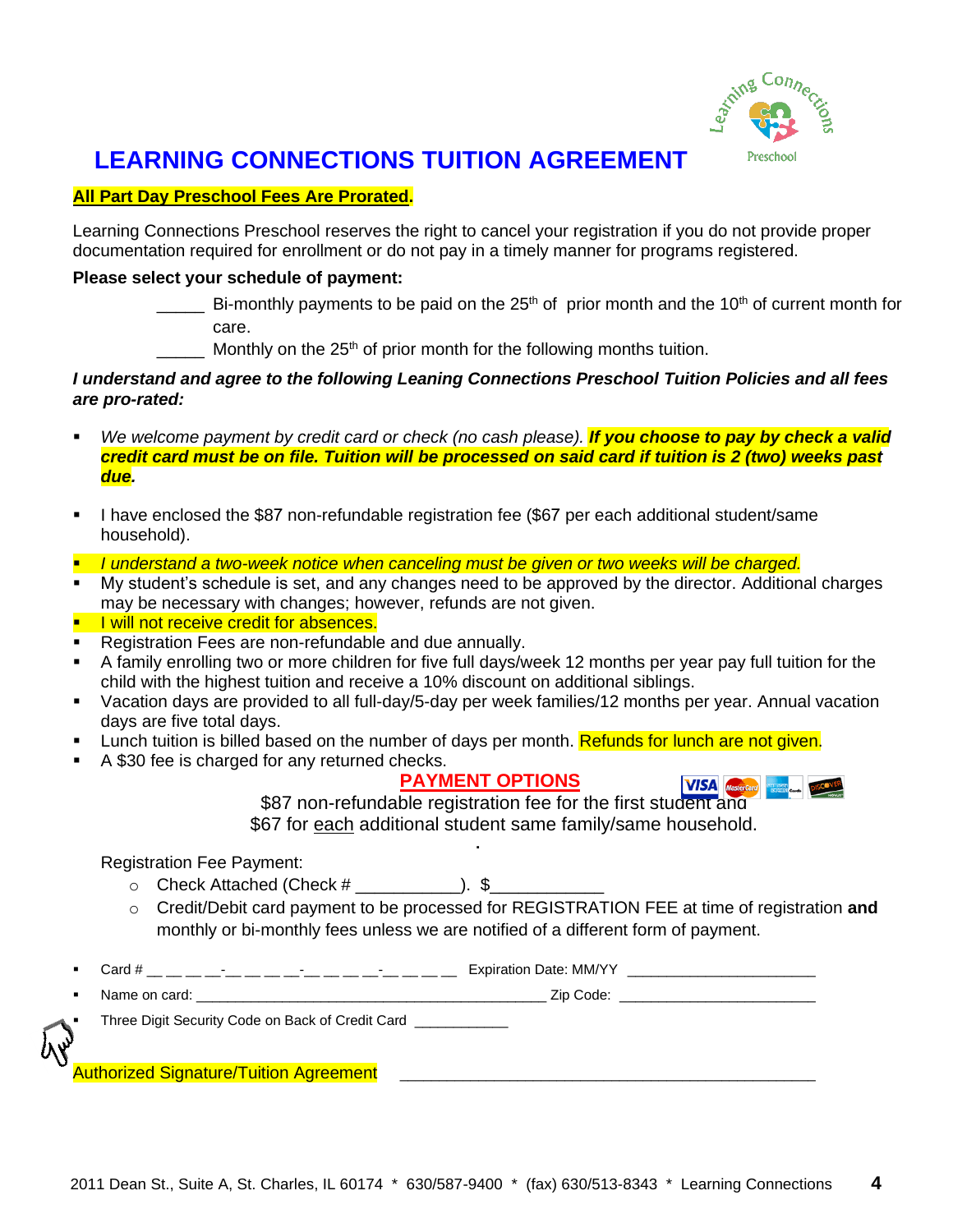

Preschool

# PROGRAM DESCRIPTIONS

**Learning Connections Preschool is an early learning center which provides quality full-day and part day programs throughout the year for children with all learning and physical abilities.** 

## **ROOM A PROGRAM FOR STUDENTS 6 WEEKS-23 MONTHS**

The daily program for our littlest students includes age appropriate development of social, emotional, and cognitive skills. Lesson plans are designed for each child's individual development while reaching milestones associated with fine motor skills, gross motor skills and language development. American Sign Language is used to enhance communication with the children as well as music and play to ensure their busy, growing minds continue to grow! We offer a safe, nurturing nursery environment which allows parents to build a strong relationship with the teachers. This

relationship ensures children are growing at their own pace and connection between home and school is seamless.

#### **ROOM BPROGRAM FOR STUDENTS 15 MONTHS – <sup>35</sup> MONTHS**

The daily program for these active students provides experiences that promote the individual child's growth and well-being in the development of social and emotional growth, gross and fine motor skills, sensory learning, language, cognition, and positive self-concept. Lesson plans are designed with the individual developmental goals of the children in the classroom. Since our little learners do not have full verbal abilities to tell you about their day, each child has a daily sheet for parents which will include daily care, as well as anecdotal notes that are individualized to their accomplishments. Students in this class are moved during the school year to the next classroom as social/emotional/academic and/or age permits. Max 15-16 children per class.

## **ROOM C PROGRAM FOR STUDENTS 2 YEARS – 3 YEARS**

This remarkably busy age group is treated to an educationally based social environment. Open play, fine motor development, story times, sensory activities, learning centers, creative art projects, literacy by introducing *Jolly Phonics*, large muscle and music movement as well as a snack fill the busy 2.5-hour program. Toilet reinforcement provided; however proper undergarments are required until toilet training is complete. Our full day option allows for students to enjoy lunch, nap, and embark on additional learning centers throughout the afternoon. Max 16-20 children per class.

## **ROOM D/E PRESCHOOL PROGRAM FOR STUDENTS 3 YEARS – 4 YEARS**

Our Pre-K students continue to work in an educationally-based social environment, with additional focus on learning letters, colors, numbers, name recognition, fine motor skills, science exploration, creative art projects, circle times, large muscle/music movement, math concepts (patterning/sorting/number recognition), individual class responsibilities, open play and more to be ready for our Begindergarten program. Students work on letters (sounds/formation) with *Jolly Phonics*. Our full day option allows for students to enjoy lunch, nap, and embark on additional learning centers throughout the afternoon. Max 20 children per class.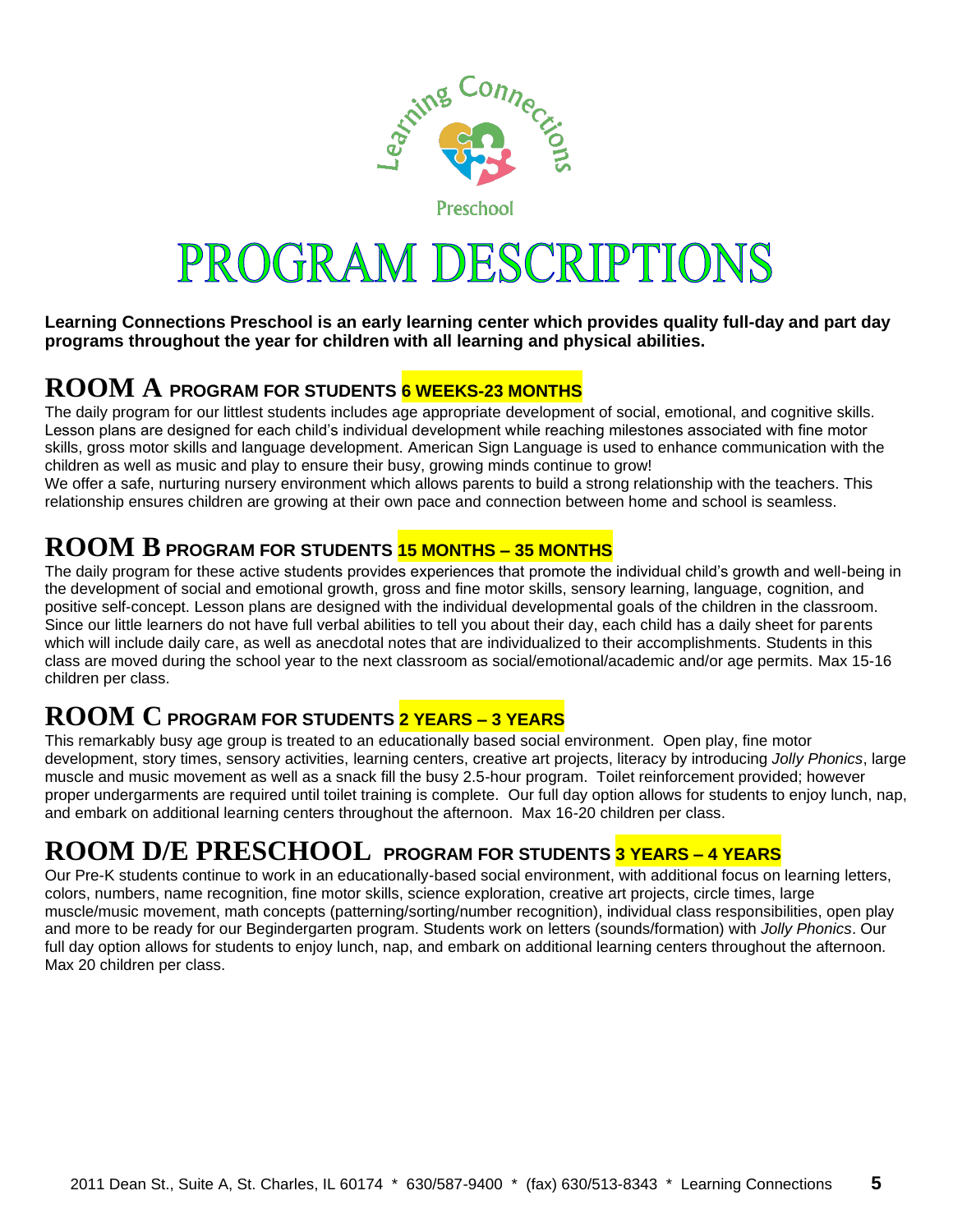## **ROOM F BEGINDERGARTEN PROGRAM FOR STUDENTS 4 YEARS – 6 YEARS**

In this program students are prepared for kindergarten by extensive writing/fine motor skills, circle times, mathematics, letters (sounds/formation) with *Jolly Phonics*, numbers, patterning, science exploration, sensory activities, creative art projects, individual class responsibilities, large muscle/music movement, open play and more. As the year progresses students will be introduced to guided reading activities and more extensive introductions to math concepts, such as money. *Begin*dergarten is the "beginning" of your student's kindergarten experience. Includes a Preschool Graduation Ceremony Max 20 per class.

## **SUMMER SCHOOL-AGE PROGRAM FOR STUDENTS 6-10 YEARS**

The Summer program is an extension of our Begindergarten program which gives children the opportunity to continue their academic learning in a fun, exciting environment. This ongoing extension makes for a seamless transition into Kindergarten after the summer months. This program also includes our older school-age children and gives them the opportunity to continue their journey as life-long learners and mentors to our younger students. This program focuses on STEM curriculum and includes Science experiments, Technology projects, Engineering exploration, and Math activities. This program also affords our older students a seamless transition back into public school classes after the summer months by helping to retain the knowledge they learned throughout the year. Max 20 per class

## **FULL DAY PROGRAM FOR STUDENTS 6 weeks – 10 years**

Our students enjoy breakfast, free choice, structured daily learning, lunch, nap/rest time, large muscle outdoors or in our gym, afternoon centers and snack. Our early learning center is focused on preparing your child for a lifetime love for learning and quality daily care.

Full Day Preschool hours are 7-6.

Please refer to our Program Descriptions for full details.

**INCLUSIVE CENTER:** Our programs meet the needs of children with varying learning or physical challenges both part and full day. Students are in our classrooms based on age and/or cognitive development. We also offer Support Partners for an additional fee to assist your student in their daily academic, social and physical need.

Learning Connections Preschool determines the need for a Support Partner. Please call for more details.